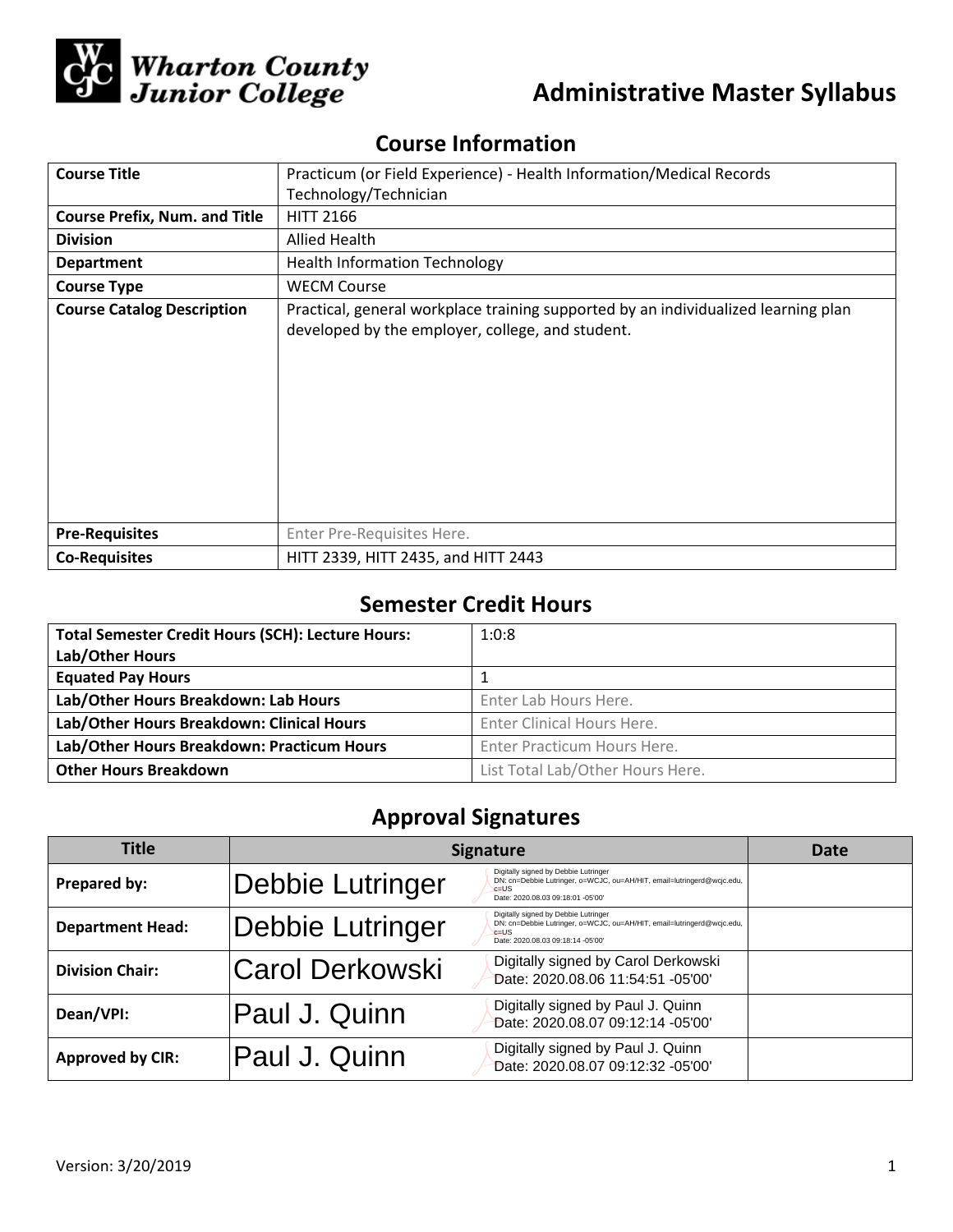# **Additional Course Information**

**Topical Outline:** Each offering of this course must include the following topics (be sure to include information regarding lab, practicum, and clinical or other non-lecture instruction).

- A. Registries
	- 1. Trauma
	- 2. Tumor
	- 3. Others
- B. Data Quality
- C. Statistics/Reports
	- 1. Daily census
	- 2. Monthly/annual statistics
	- 3. Other reports
- D. Birth Certificates
	- 1. Interview
	- 2. Certificate preparation
	- 3. Birth register
- E. Coding and Indexing/Abstracting
	- 1. ICD-9CM coding

 2. Development, maintenance and use of the Diagnosis and Operation Index3. Data processing method—completion of source documents, code sheets, abstracts, direct entry

- 4. Other coding methods, encoder, concurrent coding
- F. Medico-legal Aspects of Records
	- 1. Release of information
	- 2. Subpoenas—preparation of records and court attendance
	- 3. Other—affadavits, depositions, etc.
- G. Assisting the Medical Staff
	- 1. Committee work—preparation for meetings, minute taking, minute preparation
	- 2. Conference—records for conferences
	- 3. Research requests—research lists, files, charts and control
- H. Other
	- 1. JCAHO/CMS
	- 2. Medical staff credentialing
	- 3. HIM work flow
	- 4. Revenue Cycle

### **Course Learning Outcomes:**

#### **Learning Outcomes – Upon successful completion of this course, students will:**

Application of theory, concepts, and skills involving specialized materials, tools, equipment, procedures, regulations, laws and interactions within and among political, economic, environmental, social and legal systems associated with the occupation and the business/industry and will demonstrate legal and ethical behavior, safety practices, interpersonal and teamwork skills.

Appropriate written and verbal communication skills using the terminology of the occupation and the business/industry

#### **Methods of Assessment:**

Professional practice evaluation by PPE supervisor; Evaluation of student competency checklist